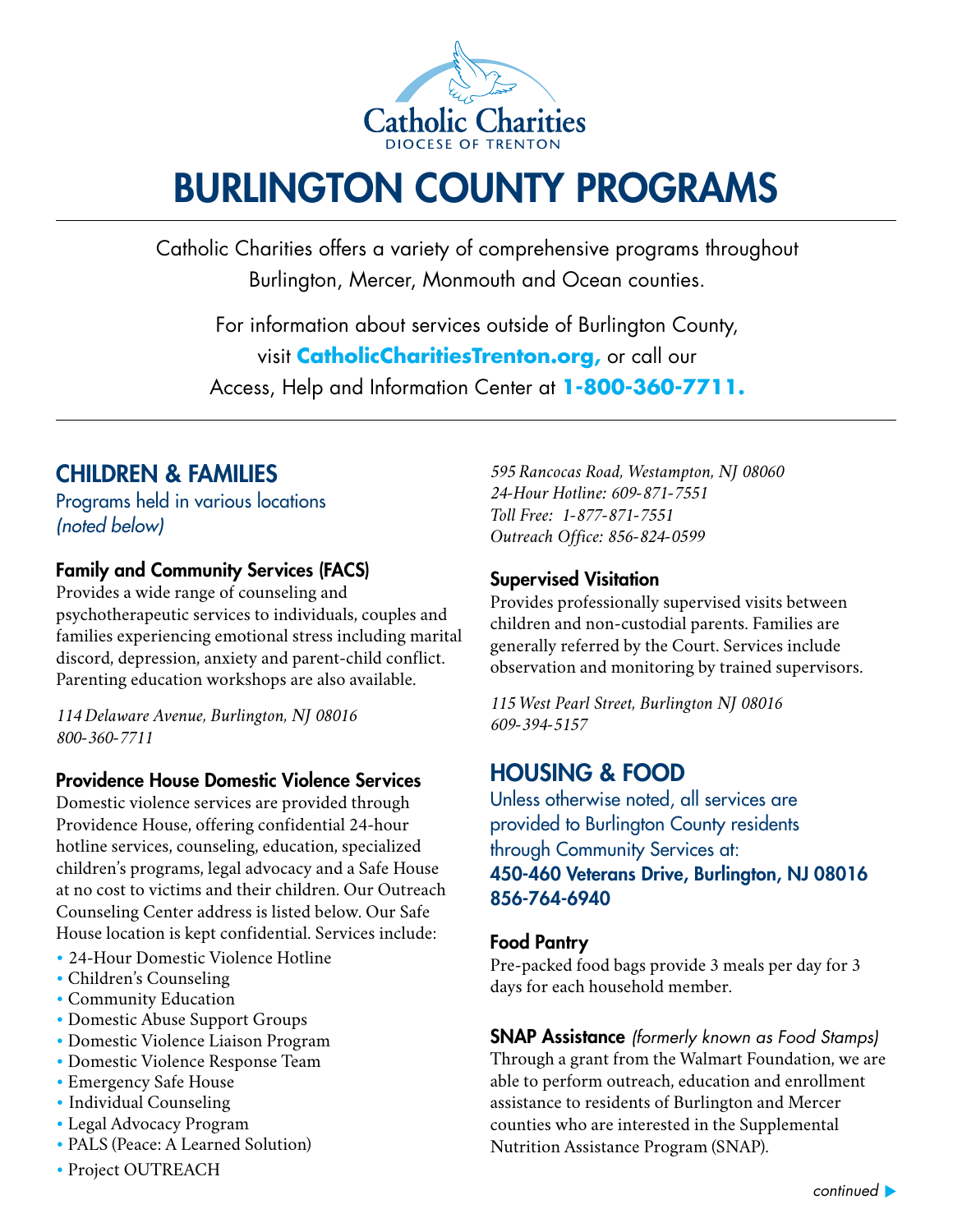### Project HOPE

Provides individuals and families who live in poverty and are homeless or facing the threat of homelessness with opportunities to develop skills and resources needed to achieve well-being and lead self-sufficient lives. Core components address:

- Workforce Readiness
- Health and Wellness Education and Services
- Essential Life Skills and Community Living

### Clothing and Household Goods

Residents in need can "shop" for gently-used clothing and household items.

### Tax Preparation

Provides free tax preparation February through April by appointment only.

### Holiday/Seasonal Assistance

Provides eligible residents with assistance during Easter, Back-to-School time, Thanksgiving and Christmas.

### Housing Services

Our Homelessness Prevention Program emphasizes both immediate and longer-term strategies for reducing homelessness and strengthening self-sufficiency. While housing units are not offered at all locations, we help individuals and families remain housed through rent/ mortgage and utilities assistance.

### Emergency Temporary Sheltering

Families can seek assistance with emergency shelter, although it is limited. Homelessness prevention services are offered and referrals to housing resources in the community are also provided.

### Rapid Re-housing

Rapid-Re-Housing is one of several programs offered to help individuals and families obtain housing and develop the skills necessary for meeting monthly housing and other living costs.

### Parish Services

Provides support for individuals and families referred by parishes in Burlington County. Services include:

- Case management
- Financial assistance
- Referral to other community resources
- Counseling

Access to Parish Services is only through a referral for assistance from a parish. *732-363-0748 x3223*

#### Prescription Assistance

When funding is available, eligible consumers can receive financial assistance with medications or medical supplies needed to maintain health and well-being.

#### Immigration

Board of Immigration Appeals (BIA)-accredited case managers provide civil legal assistance that is recognized by the Department of Homeland Security. Services are available in both English and Spanish.

*327 South Broad Street, Trenton, NJ 08608 609-394-2056*

### MENTAL HEALTH

Unless otherwise noted, all programs are located at our Delaware House facility: 25 Ikea Drive, Westampton, NJ 08060 609-267-9339

### Child/Adolescent Counseling

Mental health counseling for children and adolescents with emotional or behavioral challenges. Psychiatric evaluation and medication monitoring available as an adjunct to counseling services. Medicaid and sliding scale accepted.

*595 Rancocas Road, Westampton, NJ 08060 800-360-7711*

### Intensive Family Support Services (IFSS)

Provides consultation, psycho-educational and family support groups, respite care, advocacy and service linkage to families with members experiencing a serious mental illness.

*25 Ikea Drive, Westampton, NJ 08060 609-267-9339 EXT.2826*